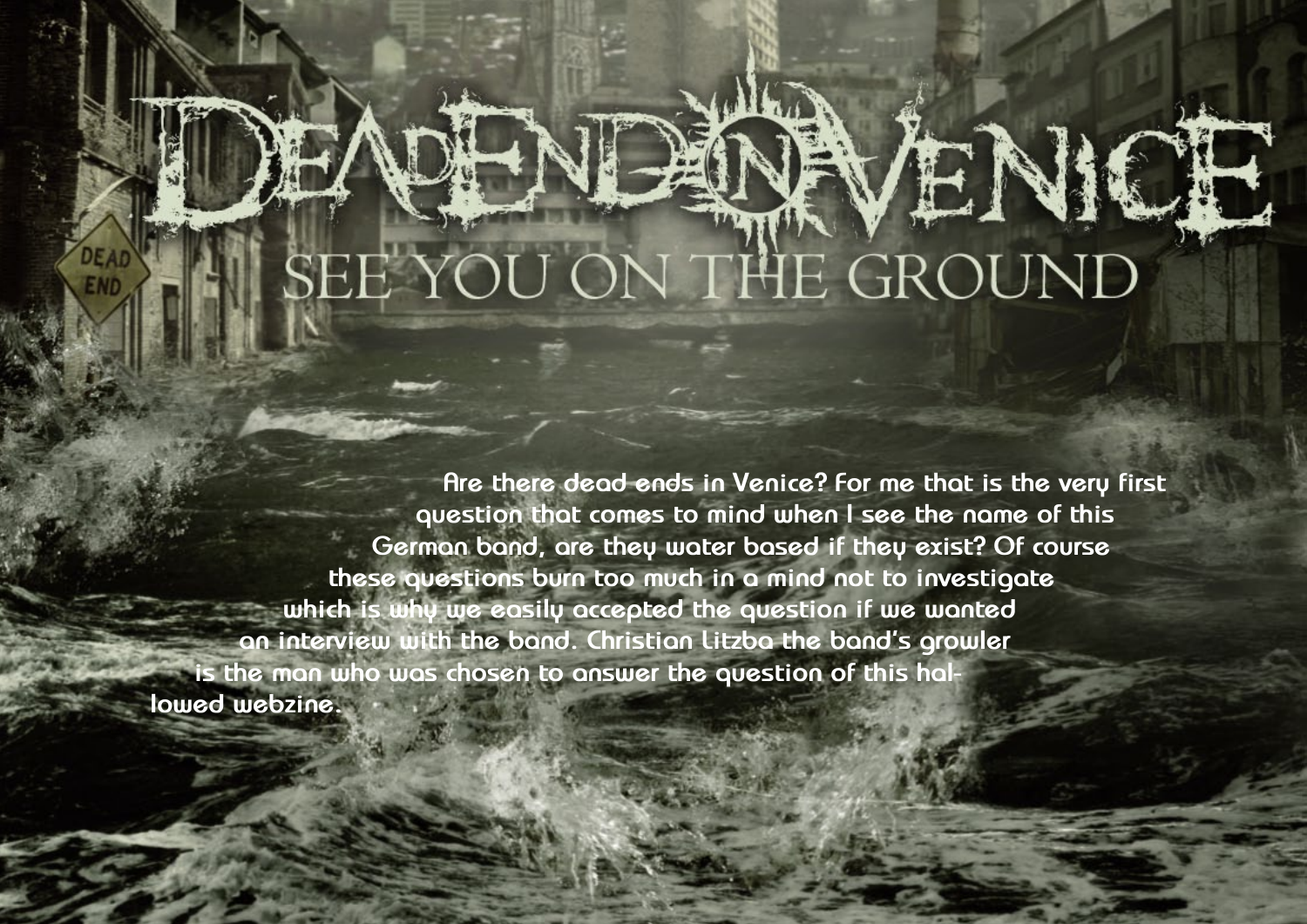

written by daniel källmalm promotional photos published on 24/8-2011

Christian describe Deadend in Venice as six metal fans who grew up with the heavy kind of music, even the female singer Annabell have grown up with that music is Christian careful to point out. Then one day these six metal fans decided that they wanted to be part of this "great" scene and as you can see here they are now, as Christian states.

- I think on "See you on the ground" we created a real and sometimes old school like Melodic Death sound in addition of a clear and beautiful female voice. Modern Melodic Death showing where its roots belong to… That sounds nice, Christian replies when I ask to describe the musical style of Deadend in Venice.

Their inspirations come from everywhere according to Christian, by looking at the world seeing what is wrong, or what is right depending on your outlook on life can be the lyrical inspiration, the musical inspirations often come from the musical side.

- I think everyone gets his/her

inspirations from other and different sub genres of metal and other bands which brings a lot of influence into our music, Christian explains.

Christian also reveals that the band will move in further direction and add more elements to their music in the future, or more points as Christian describes it.

## **Deadend in Venice**

On the name, it is a question often asked according to Christian.

That of course is not that strange since the name is quite unusual. According to Christian the city of Venice is a beautiful place but it has its problems of which most are created by ourselves and that is something he thinks applies rather well to the music of the band as well.

- I think also that the name

shows both sides of our music. On the one hand the hard metal part and on the other the beauty of a female voice.

What about dead ends in Venice? I just had to ask wether Christian know of any dead ends med by Christian. in Venice.

no, not really. I've been there just for one time and never got stuck in any dead end.

Fortunate for him I suppose as most travel is on waterways which I suppose would mean that the dead ends are quite wet but then i guess that is the time to tell ones friend: "see you on the ground".

## **See You on the Ground**

See You on the Ground is the name of the debut album of Deadend in Venice, it sounds in a

- I'm sure there are some... But tion we worked together with - For the recording and produc-"Disillusion"s Andy Schmidt and he did a great job! We are proud of the product. As I already told, it got a good piece of Melodic Death Metal and I hope the people like it as much as we enjoyed creating and recording the stuff.

way like something a parachuter tells his friend before the jump or what the diver says to his friend before a dive in the port. As most of you might know the title refers to the band name which is confir-

- The main idea is easy. Venice is and was a beautiful city, kind of a jewel. But there they have always to fight with the water and flood. In the last years it got even worse and often it seems like in a few years we can travel there just with diving equipment. So my picture in mind was about being trapped there in kind of a Dead end. Like we all as humanity are trapped here on earth. A beautiful place – with problems – also created by ourselves. That's it. **<sup>3</sup> <sup>4</sup> http://www.deadend-in-venice.de/http://www.deadend-in-venice.de/**

Christian says that it is a great album that everyone ought to check out, maybe with a hint of an ironic smile. The Hallowed review seem to agree with him in this assessment though so it might be something to look into.

Our reviewer stated that the song Dirty Little Princess was his favourite song in the review and in the interest of diversity I had to ask about the favourite song of Christian.

- For my own taste it's definitely "Tomorrow never comes". There lyrics got exactly the feeling I wanted to transport especially in Annabell's parts. But on some days and on stage it is different from time to time, every song has his own highlights, Christian explains just slightly politically correct.

According to Christian the reception from the fans has been rather great, when it comes to the press the reception is a bit more complex.

- Here it is very mixed. We got a lot of very nice reviews settled our music in upper middle class